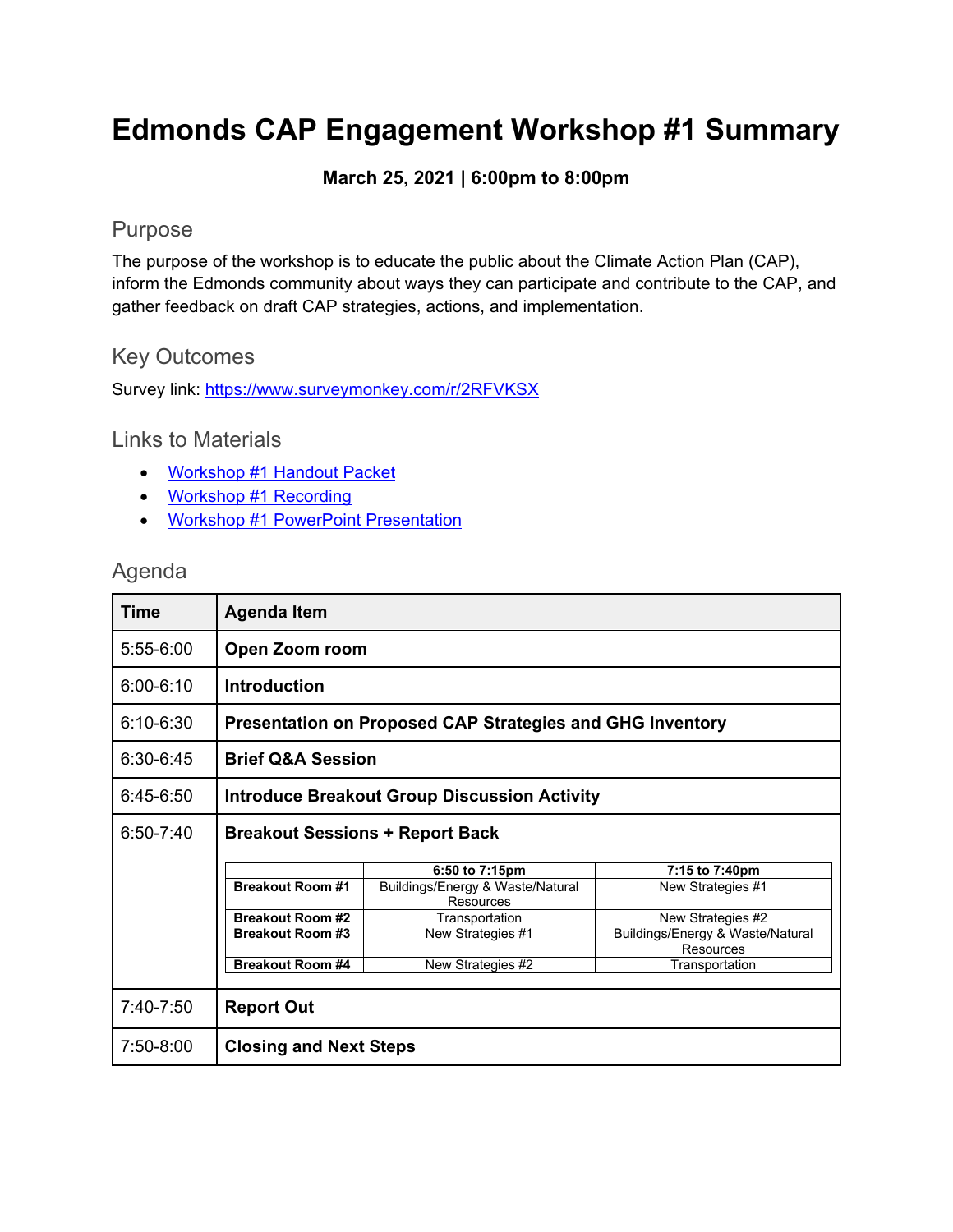## Notes from Breakout Discussion Groups

#### Buildings & Energy and Waste & Natural Resources Breakout Group

Below are notes and discussion points on existing proposed [buildings and energy strategies](https://www.edmondsclimate.com/solutions-buildings-and-energy) and [waste and natural resources strategies](https://www.edmondsclimate.com/solutions-waste-natural-resources)<sup>1</sup>:

#### • **EY-1 Replace fossil fuels with renewable energy resources: solar installations**

- o Concerned that solar is **unreliable** and not decarbonizing.
- o Solar is **too costly** and won't get the most carbon out for the buck.
- o Might have **equity considerations** many people may not be able to afford it.
- o Some want to **encourage solar, but not subsidize** it.
- o **Solar rebate from PUD** is already available.
- **EY-2 Improve efficiency of existing buildings and infrastructure**
	- o Need **education and incentives**, especially for expensive conversions.
	- o There can be cost-saving incentives however, there is an **equity issue** of who pays and who benefits. Ways to lower costs could include:
		- **Residential PACE-property** assessed clean energy.
		- **PUD has rebates** for energy efficiency.
		- Incentives that focus on **lower income housing** (e.g., for weatherization).
		- **Loan program** focusing on lower income and older buildings.
	- o **Provide loans for retrofitting**, which can include:
		- **Heat pumps** can be effective.
		- Need to **better insulate and to situate buildings** better for energy efficiency.
		- Focus on **converting fossil fuels to electric**.
	- o Focus on **building lifecycles** including its materials.
	- o **On-demand hot water** can lower energy consumption.
	- o Utilize **building codes** for energy efficient updates.
	- o **Carbon tax** can focus on benefits. However, some concern about effectiveness of a carbon tax.
- **EY-3 Improve efficiency of new buildings** 
	- o Continue **incentives** for LEED-certified buildings.
	- o **Educate residents on the various incentives currently available** for new appliances.
	- o **Install motion sensor lighting** to reduce energy usage in areas such as underground parking garages.
	- o **Research options** for electric options for tankless hot water.
	- o **Develop new policies** to require energy efficiency for new development.
	- o Considerations:
		- How will this affect people's **ability to buy a house**, especially for people on a fixed income?

<span id="page-1-0"></span><sup>1</sup> More details on assumptions and potential impact of existing proposed transportation strategies can be found [here.](https://a4504e0a-bf52-42da-9496-ba664a077eba.filesusr.com/ugd/09fdff_87da6f79a83e4255be08cd237edf7e46.pdf)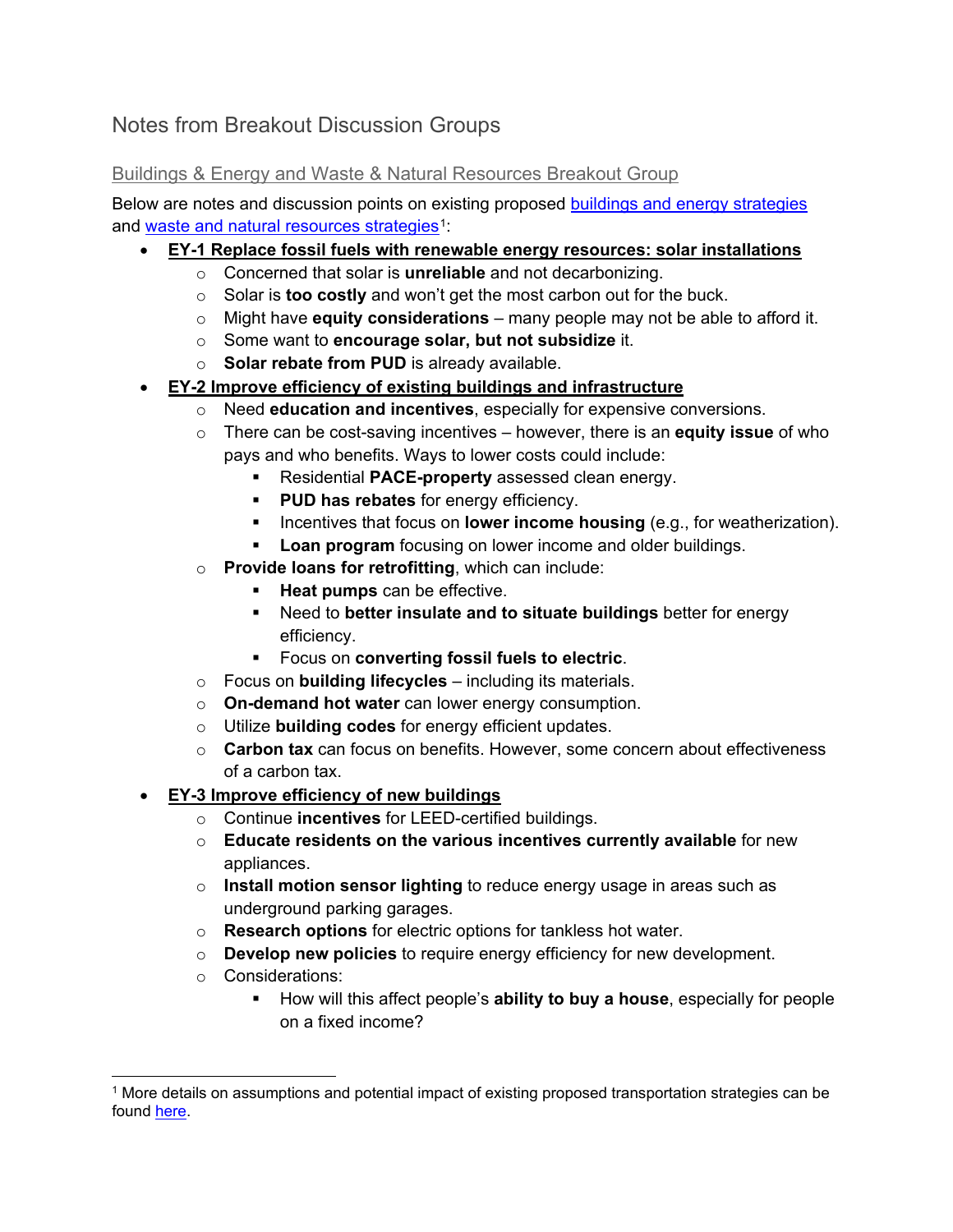- New houses are not "affordable" because they are brand new **already a premium on new construction and development**.
- Might be **unfair for construction companies** with these new companies.
- **EY-4 Increase carbon sequestration** 
	- o Need to determine **where to plant trees** and should **focus on low-income** communities.
	- o **Marsh and eelgrass** (blue carbon) can help.
- **W-1 Reduce material consumption** 
	- o Increase composting throughout the City.
	- o All carry-out should be compostable.
	- o Education campaigns on how to sort waste.

#### Transportation Breakout Group

Below are notes and discussion points on [existing proposed transportation strategies](https://www.edmondsclimate.com/solutions-transportation)<sup>[2](#page-2-0)</sup>:

- **TR-1 Reduce vehicle miles traveled through sustainable land use.**
	- o **Co-locating shopping centers with residential neighborhoods** can reduce car trips, even for a few blocks.
	- o Utilizing **incentives or subsidies** can encourage development of business or shopping centers near residential areas. For example, some developments have used a multifamily tax exemption to build additional housing and businesses along Highway 99.
	- o In addition to development considerations, **encouraging land use to facilitate other non-motorized vehicles along busy roads** (e.g., Highway 99) will be needed by 2050.
	- o In addition to new development, there should be a focus on how we can **improve areas with existing developments to reduce vehicle miles traveled**. For example, encouraging new businesses and shops in residential areas can reduce car trips associated with shopping. This might be most impactful in food deserts or resource-limited neighborhoods of Edmonds.
	- o In conjunction with TR-2 and TR-3, should focus on **transit-oriented development**.
	- o Should be conscious about **tradeoffs** in this strategy. For example, increased density may reduce vehicle miles traveled, but that may come at the cost of vegetation and tree canopy density.
- **TR-2 Reduce vehicle miles traveled by improving transit systems.**
	- o **Reducing fees or costs** for public transportation can lead to increased adoption of transit services. Some options included:
		- **Figure 1** Free public transportation for all
		- **Encouraging employers to provide subsidized Orca passes for** employees, such as the City of Edmonds.

<span id="page-2-0"></span><sup>&</sup>lt;sup>2</sup> More details on assumptions and potential impact of existing proposed transportation strategies can be found [here.](https://a4504e0a-bf52-42da-9496-ba664a077eba.filesusr.com/ugd/09fdff_87da6f79a83e4255be08cd237edf7e46.pdf)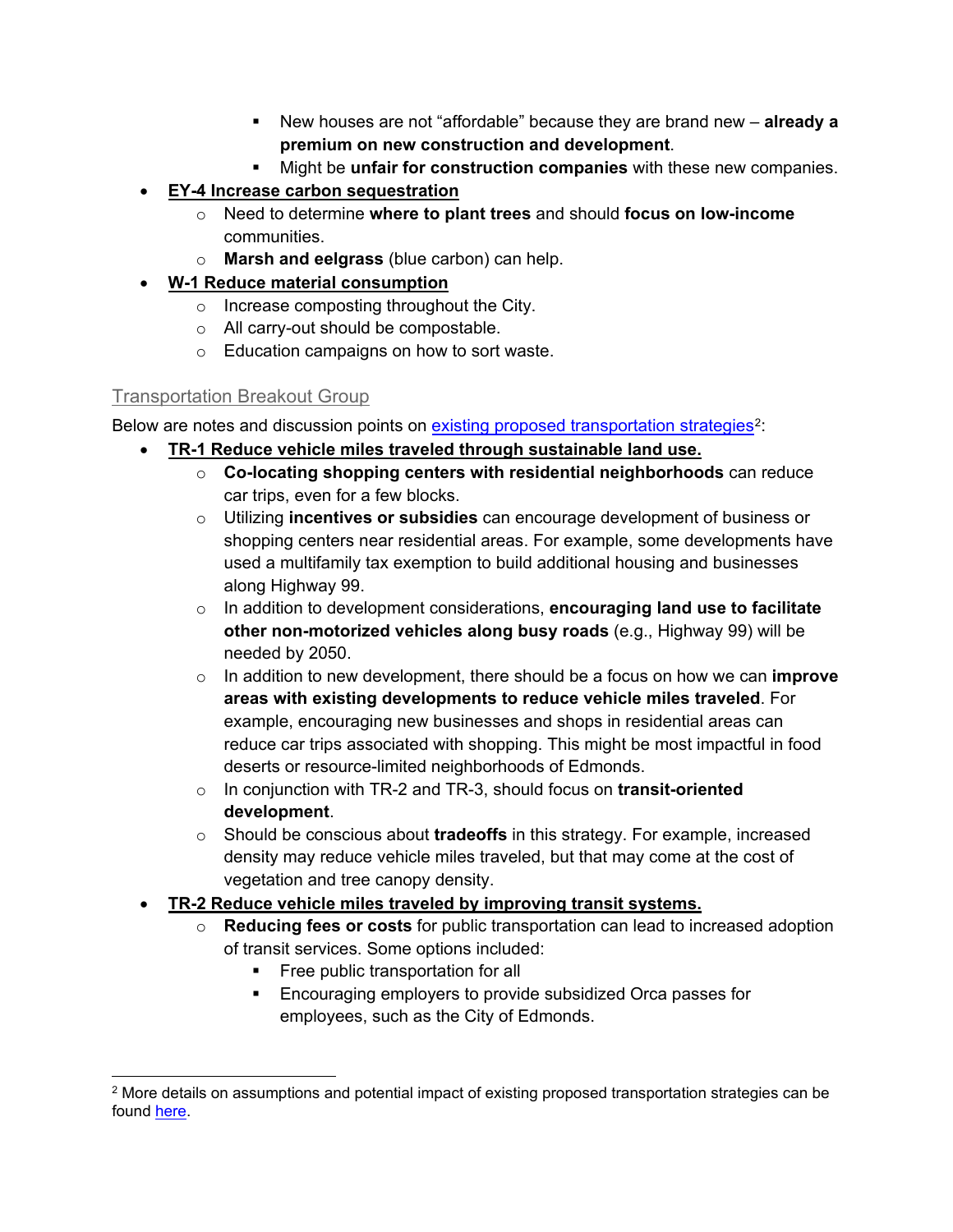- o Should focus on **changing behaviors and normalize using public transportation**. If we build public transit, they may not necessarily come.
- o Should focus on **reducing commuter or other pass-through traffic**. For example:
	- Work with Sound Transit to increase frequency of the Sounder to reduce commuter traffic.
- o Should focus on **equity**. For example:
	- **Utilize dial-a-ride for elders to go to businesses and shops.**
	- Utilize frequent buses between senior homes and centers and shopping districts.
- o Should consider **ferry traffic and operations**. For example:
	- Need to decrease cars idling while waiting for the ferry.
	- **Support the long-term plan for electrifying the WA State ferry fleet.**
- o Should consider **bus electrification** and other electric public transit options.
	- **Exerett Transit recently got a grant to support electric buses and** charging.
	- Can use grants to offset costs.
	- **Work to electrify school buses too.**
- o Increase frequency of direct public transportation options between Edmonds and the airport.

## • **TR-3 Reduce vehicle miles traveled by promoting active transportation.**

- o Should consider **weather and geography** (e.g., hills) in active transportation investments, **especially for elderly population**. For example:
	- **Promote e-bikes or electric golf carts, especially elders who may want a** more stable option.
	- Can utilize grants or subsidies with partners, such as Sharing Wheels or Hopeworks.
- $\circ$  Should focus on having protected bike lanes many people don't want to bike because roads aren't safe.
- $\circ$  The "Walkable Weekends" in downtown Edmonds has been great to decrease traffic downtown and improve community cohesion.

## • **TR-4 Promote carpooling and vehicle-sharing.**

- $\circ$  Need to consider telecommuting especially considering this past year. More employers may be more amenable to telecommuting for its employees.
- $\circ$  A public van system can be more attractive and accessible for elders (e.g., a van to Eastgate for shopping).
- $\circ$  Is there a way to facilitate car-sharing, especially for ferry traffic?

## • **TR-5 Promote electric vehicles.**

- o Should include subsidies for electric vehicles.
- o Need to also add additional charging stations throughout Edmonds. A recent study said that there wasn't enough charging stations currently in Edmonds to meet potential future demand.
- $\circ$  Should focus on electric vehicle adoption by 2035 since car lifecycles typically last about 15 years.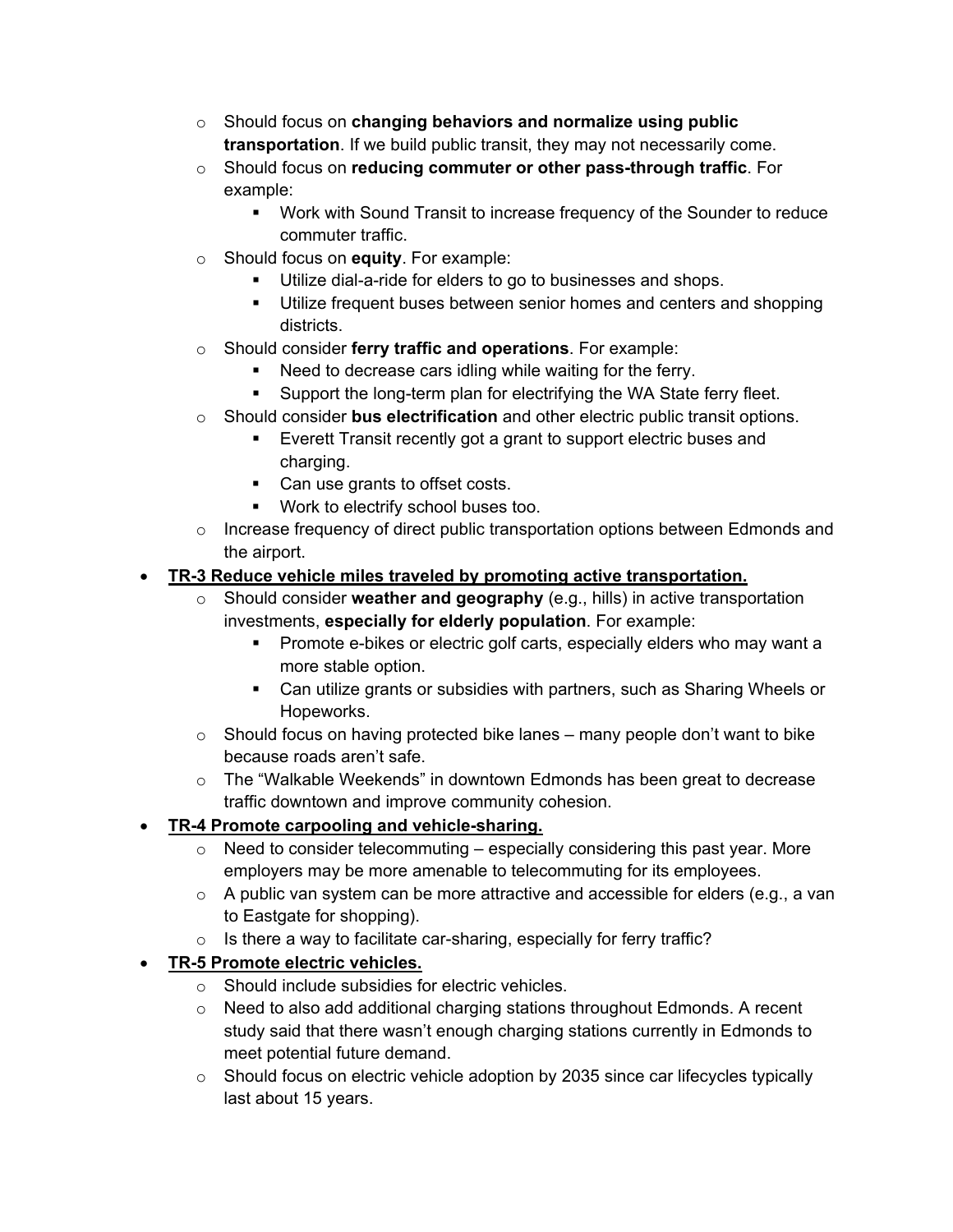## New Strategies

Potential new strategies that were identified include:

| <b>Strategy or Action</b> | <b>Description</b>                                                       | <b>Considerations</b>           |
|---------------------------|--------------------------------------------------------------------------|---------------------------------|
| <b>Alternative energy</b> | Transition away from the use of coal                                     | Energy types should be          |
| use through solar,        | and gas for energy by making use of                                      | tailored and suitable for       |
| nuclear, wind, or         | solar, nuclear, wind, and/or                                             | Edmonds. For example, what      |
| geothermal energy         | geothermal energy. Partner with                                          | is the feasibility to capture   |
|                           | SnoPUD on their community solar                                          | and store energy with current   |
|                           | program to expand it to an Edmonds                                       | technology or facilities $-$ if |
|                           | community solar program.                                                 | not, will need to invest in new |
|                           |                                                                          | infrastructure capacity in a    |
|                           |                                                                          | cost-effective way. Also        |
|                           |                                                                          | unsure about the impact or      |
|                           |                                                                          | feasibility of wind energy.     |
| <b>On-demand hot</b>      | Provide on-demand hot water in                                           | There was uncertainty how       |
| water for                 | residential homes could save                                             | much energy (if any) this may   |
| residential homes         | resources and easily implemented.                                        | save in Edmonds.                |
| Utilize electric cars     | Encourage the use of electric cars in                                    | None stated.                    |
| to story energy as        | Edmonds and build a smart grid that                                      |                                 |
| part of a smart grid      | will be able to transfer and help                                        |                                 |
|                           | facilitate energy storage and increase                                   |                                 |
|                           | energy storage capacity. This can help                                   |                                 |
|                           | alleviate future demand on energy                                        |                                 |
|                           | sources.                                                                 |                                 |
| <b>Reduce food waste</b>  | Reduce the amount of food waste and                                      | Unsure about the impact of      |
|                           | associated GHG emissions through                                         | gardening education for         |
|                           | education efforts or policies. For                                       | residents and how much that     |
|                           | example, educating residents about                                       | will reduce GHG emissions.      |
|                           | urban gardens can lead to more                                           | There are also space            |
|                           | locally grown food for households.                                       | considerations for urban        |
|                           | Alternatively, a requirement for                                         | gardens.                        |
|                           | restaurants to have vegetarian options                                   |                                 |
|                           | can also decrease meat consumption.                                      |                                 |
| <b>Conserve water</b>     | Encourage water conservation                                             | None stated.                    |
|                           | through education and policy                                             |                                 |
|                           | requirements. For example, alternative                                   |                                 |
|                           | landscape education can help                                             |                                 |
|                           | residents manage yards and lawns<br>that help conserve energy and water, |                                 |
|                           | clean up waterways, provide cooling                                      |                                 |
|                           | and sheltering benefits, and create                                      |                                 |
|                           | habitat for native species.                                              |                                 |
| <b>Ban fuel/gas</b>       | Eliminate fuel or gas-powered motors                                     | Some people in the              |
| powered mowers            | and trimmers (e.g., leaf blowers), as                                    | community may value gas         |
| and trimmers              | well as gas motors overall. This can                                     | motors (e.g., leaf blowers,     |
|                           | also help with localized air quality.                                    | motorboats) a lot.              |
| Implement a               | Create a bikeshare program between                                       | None stated.                    |
| bikeshare program         | Edmonds, Shoreline, and Seattle. This                                    |                                 |
|                           | strategy, in conjunction with others,                                    |                                 |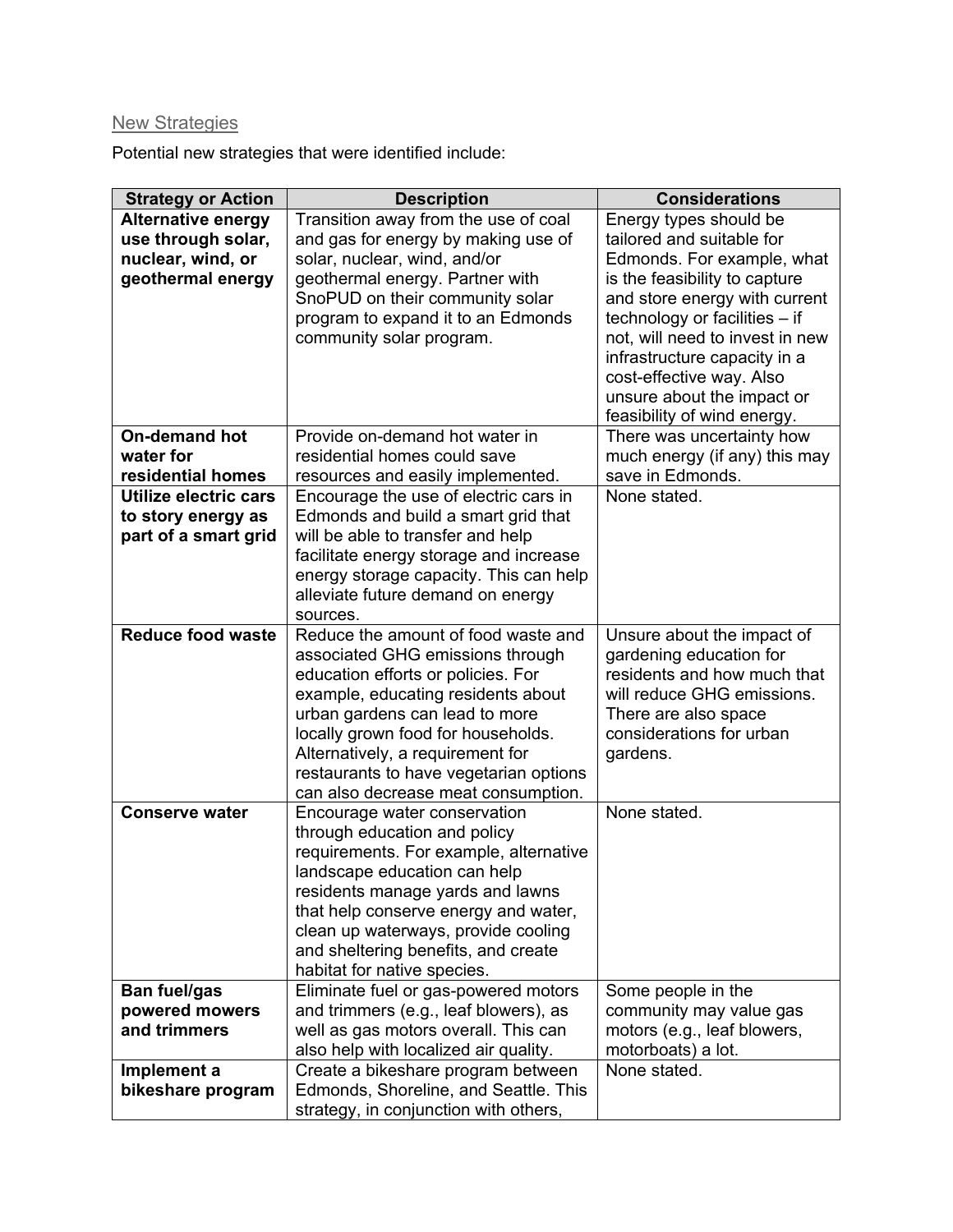|                                                                               | can encourage more people to not rely<br>on cars.                                                                                                                                                                |                                                                                                                                                       |
|-------------------------------------------------------------------------------|------------------------------------------------------------------------------------------------------------------------------------------------------------------------------------------------------------------|-------------------------------------------------------------------------------------------------------------------------------------------------------|
| Implement a<br>natural gas ban                                                |                                                                                                                                                                                                                  | Already included similar<br>strategies but wanted this<br>action to be stronger than just<br>"encourage".                                             |
| Increase the gas<br>tax                                                       |                                                                                                                                                                                                                  | May push other vehicles to<br>fuel outside of Edmonds,<br>meaning they alienate people<br>and don't get that revenue.                                 |
| Support a<br>statewide carbon<br>price                                        |                                                                                                                                                                                                                  | None stated.                                                                                                                                          |
| <b>Support or</b><br>promote<br>telecommuting                                 | Support businesses to promote<br>telecommuting options or local office-<br>share programs.                                                                                                                       | Especially during pandemic,<br>this seems much more<br>viable.                                                                                        |
| <b>Invest in bike</b><br>infrastructure and<br>education                      | Build infrastructure that protects bike<br>lane, have bike speed limits, and<br>includes bike education. There should<br>be financial support or programs for<br>people to access bikes, especially e-<br>bikes. | Can help with reducing<br>commute trips. Also<br>increasing bike safety will<br>help people actually feel safe<br>and switch transportation<br>modes. |
| <b>Educate Edmonds</b><br>residents about<br>hidden pockets of<br>carbon      | Partner with SnoPUD to educate<br>Edmonds's residents about hidden<br>pockets of gas emissions so they can<br>reduce emissions further.                                                                          | None stated.                                                                                                                                          |
| <b>Educate residents</b><br>and restaurants<br>about electrical<br>appliances | Educate residents and chefs who do<br>not want to give up their gas stoves on<br>the benefits and capabilities of electric<br>stoves.                                                                            | None stated.                                                                                                                                          |
| <b>Ensure sufficient</b><br>space in<br>multifamily homes<br>to compost       |                                                                                                                                                                                                                  | Many current homes and<br>buildings don't have space to<br>compost.                                                                                   |
| <b>Preserve and</b><br>increase access to<br>green spaces                     | Preserve and increase green spaces<br>in Edmonds, such as planting more<br>trees or exploring a conservancy<br>program (e.g., partner with Forterra).                                                            | This can also help increase<br>carbon sequestration.                                                                                                  |
| <b>Encourage circular</b><br>economies                                        | Implement a program that promotes<br>sharing of resources and goods (e.g.,<br>books to libraries) to minimize waste.                                                                                             | None stated.                                                                                                                                          |
| Institute a last mile<br>program                                              | Implement a last mile program,<br>especially for delivery drivers (e.g.,<br>Amazon, UPS, FedEx) to reduce VMT<br>and emissions associated with goods<br>delivery.                                                | None stated.                                                                                                                                          |

Other specific questions and topics that were discussed include: